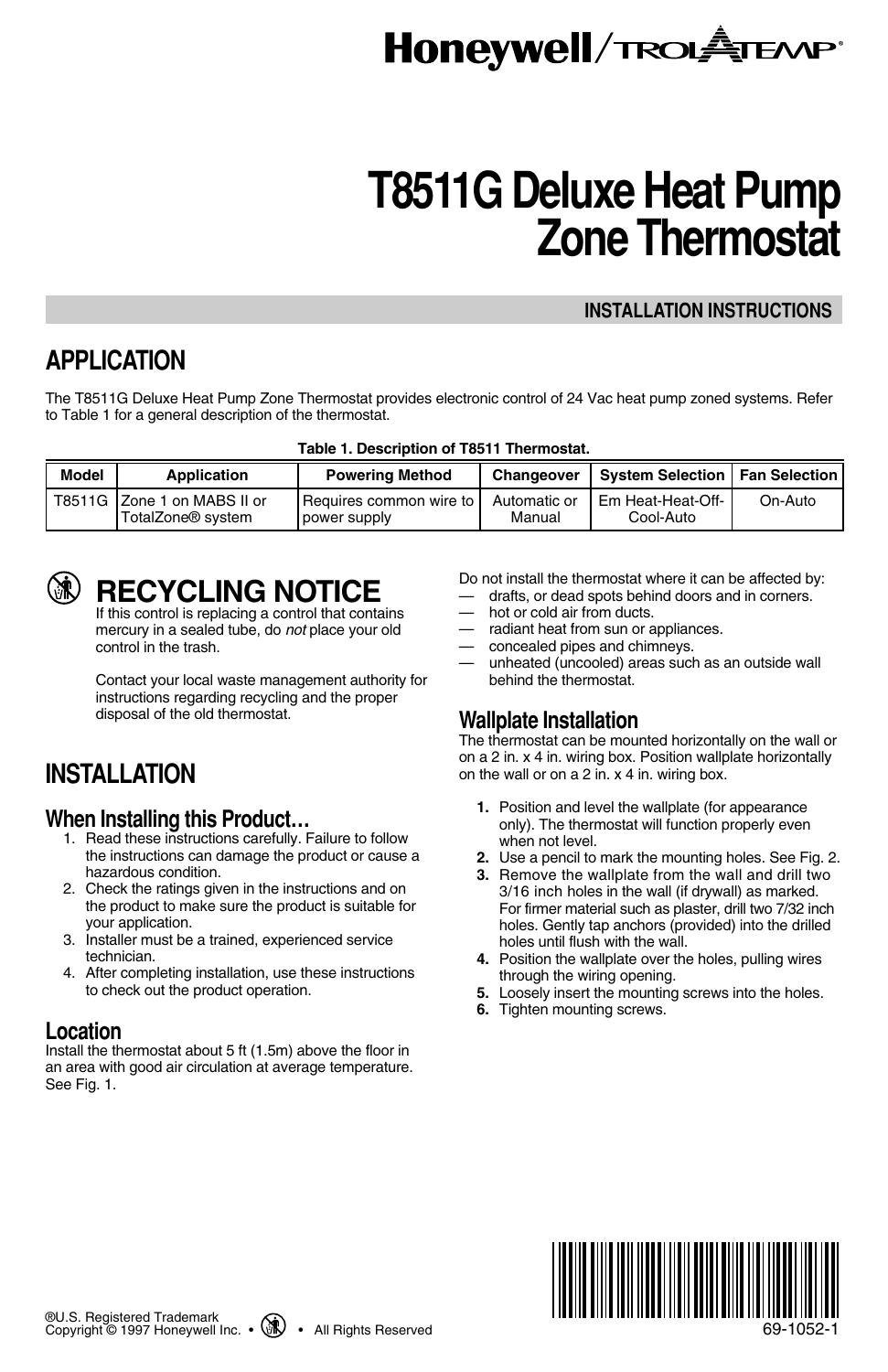



**Fig. 2. Mounting the wallplate.**

## **Wiring**

All wiring must comply with local electrical codes and ordinances. Refer to Fig. 3 and 4 for typical hookups. A letter code is located near each terminal for identification.

## **CAUTION**

Disconnect power before wiring to prevent electrical shock or equipment damage.

**1.** Loosen the terminal screws on the wallplate and connect the system wires. See Fig. 5.

#### **IMPORTANT**

Use 18 gauge, color-coded thermostat cable for proper wiring.

- **2.** Securely tighten each terminal screw.
- **3.** Push excess wire back into the hole.
- **4.** Plug the hole with nonflammable insulation to prevent drafts from affecting the thermostat.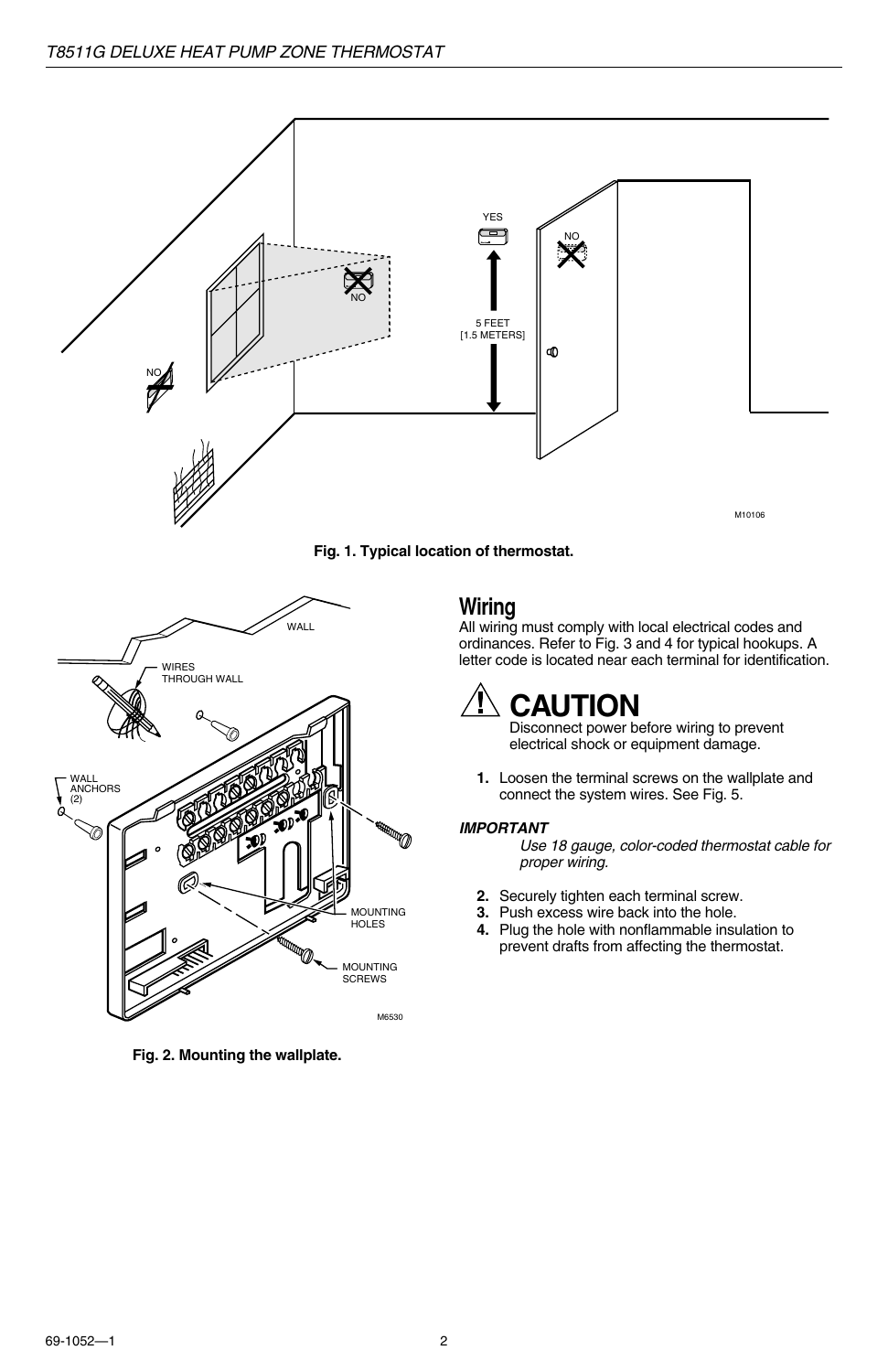

#### **Fig. 3. Typical wiring diagram for T8511G with zone 1 MABS II control panel.**



M12189  $1/1$  WHEN USING W2 ON THE THERMOSTAT TO CONTROL THE SECOND STAGE OF HEATING, BE SURE THE STAGE JUMPER IS IN PLACE ON THE TZ PANEL.

#### **Fig. 4. Typical wiring diagram for T8511G with zone 1 TotalZone® control panel.**



**Fig. 5. Proper wiring technique.**

### **Mounting Thermostat**

- **1.** Engage tabs at the top of the thermostat and wallplate. See Fig. 6.
- **2.** Press lower edge of case to close and latch.
- NOTE: To remove the thermostat from the wall, first pull out at the bottom of the thermostat; remove top last.
	- **A.** ENGAGE TABS AT TOP OF THERMOSTAT AND WALLPLATE.



**B.** PRESS LOWER EDGE OF CASE TO LATCH.



M6798A

**Fig. 6. Mounting thermostat on wallplate.**

## **Using Thermostat Keys**

The thermostat keys are used to:<br>• set temperature

- set temperature,
- display present setting,
- configure Installer Setup.
- check System-Test,
- display outdoor temperature (select models),
- set the system operation,<br>• set the fan operation
- set the fan operation.

See Fig. 7 for the location of the keys.



**Fig. 7. Key locations and descriptions.**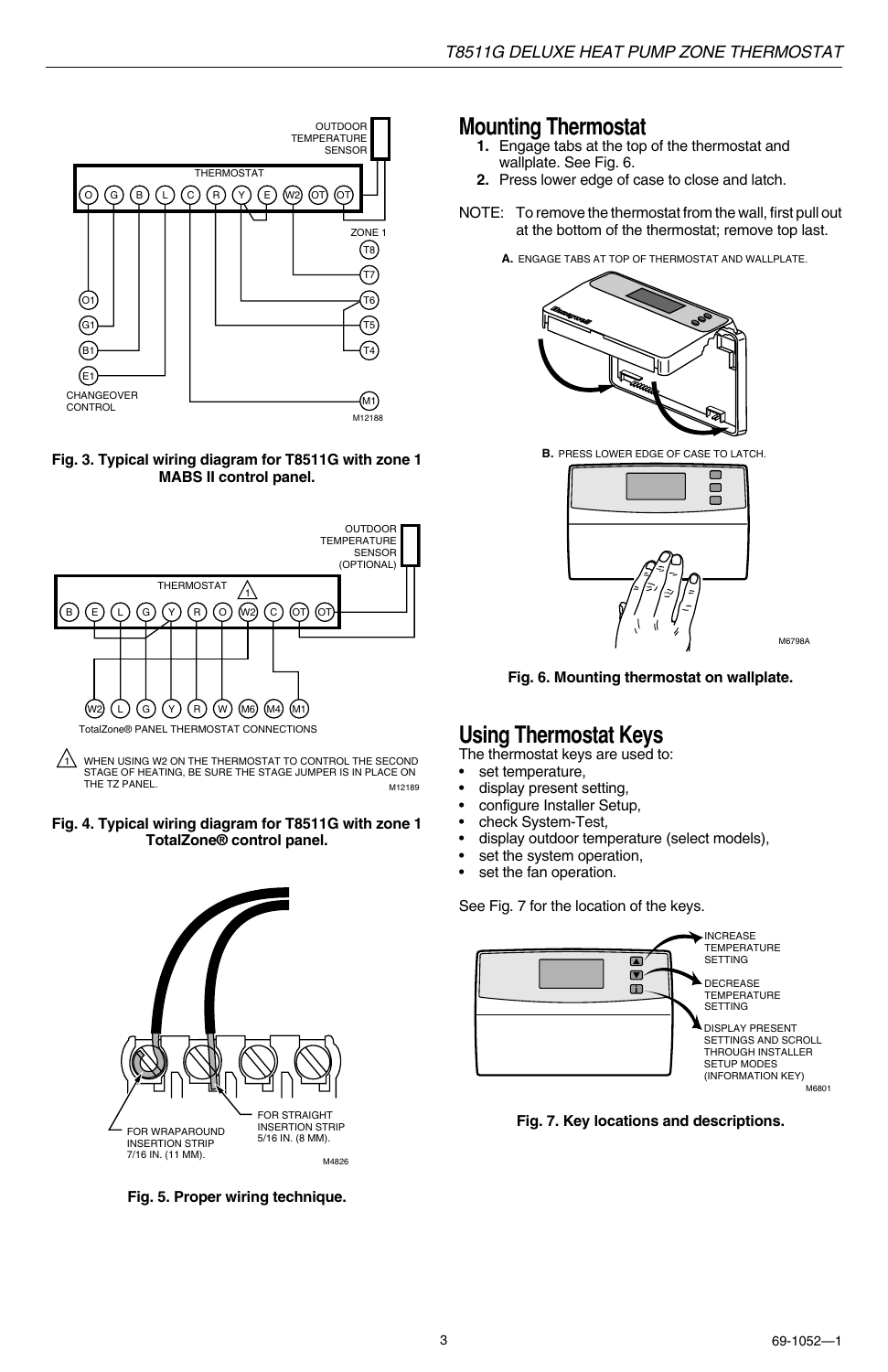## **SETTINGS**

#### **System and Fan Settings**

System settings control the thermostat operation as follows:

Em Heat: Emergency heat relay is automatically controlled by the thermostat. The cooling system is off. The compressor is de-energized.

Heat: The thermostat controls the heating.

Off: Both the heating and cooling are off. Cool: The thermostat controls the cooling.

Auto: The thermostat automatically changes between heating and cooling operation, depending on the indoor temperature.

Fan settings control the system fan as follows: On: Fan operates continuously. Auto: Fan operates with equipment.

The system default setting is Heat and the fan default setting is Auto. Use the keyboard to change to the desired settings. See Fig. 8.



**Fig. 8. Thermostat System and Fan key location.**

NOTE: Always press the keys with your fingertip or similar blunt tool. Sharp instruments like a pen or pencil point can damage the keyboard.

### **Temperature Settings**

The default setpoint for heat is 70°F (21°C) and for cool is 78°F (25.5°C). Press the increase ▲ or decrease ▼ key to change the present setting to change between heat and cool, press the Information  $\mathbf{i} \times \mathbf{k}$  key until the setting to be changed appears. Press the increase ▲ or decrease ▼ key to adjust the setting.

## **INSTALLER SETUP**

NOTE: For most applications, the thermostat factory settings will not need to be changed. Review the factory settings in Table 2 and if no changes are necessary, go to the Installer System-Test section.

The Installer Setup is used to customize the thermostat to specific systems. Some of the options include temperature display, changeover and outdoor temperature display. Installer Setup numbers are listed in Table 2. The table includes all the configuration options and the factory settings for the T8511G.

A combination of key presses are required to use the Installer Setup feature.

- To enter the Installer Setup, press and hold the Information  $\overline{\mathbf{i}}$  key with the increase  $\blacktriangle$  and decrease ▼ keys until the first number is displayed. All display segments appear for approximately three seconds before the number is displayed. See Fig. 9 and 10.
- To advance to the next Installer Setup, press the Information  $\boxed{\mathbf{i}}$  key.
- To change a setting, use the increase ▲ and decrease ▼ keys.
- To exit the Installer Setup, press and hold the Information **i** key until the display returns to normal (approximately three seconds). The display will scroll the numbers backwards to get to the normal display. The Installer Setup is automatically exited if no key presses are made for ten minutes.



**Fig. 9. Display of all the segments of the LCD.**





#### **IMPORTANT**

Only configurable numbers are shown on the device. Example: If thermostat does not have outdoor temperature capability, Installer Setup Number 24 will not be displayed. Review Table 2 factory-settings and mark any desired changes in the Actual Settings column. When Installer Setup is complete, review the settings to confirm that they match the system.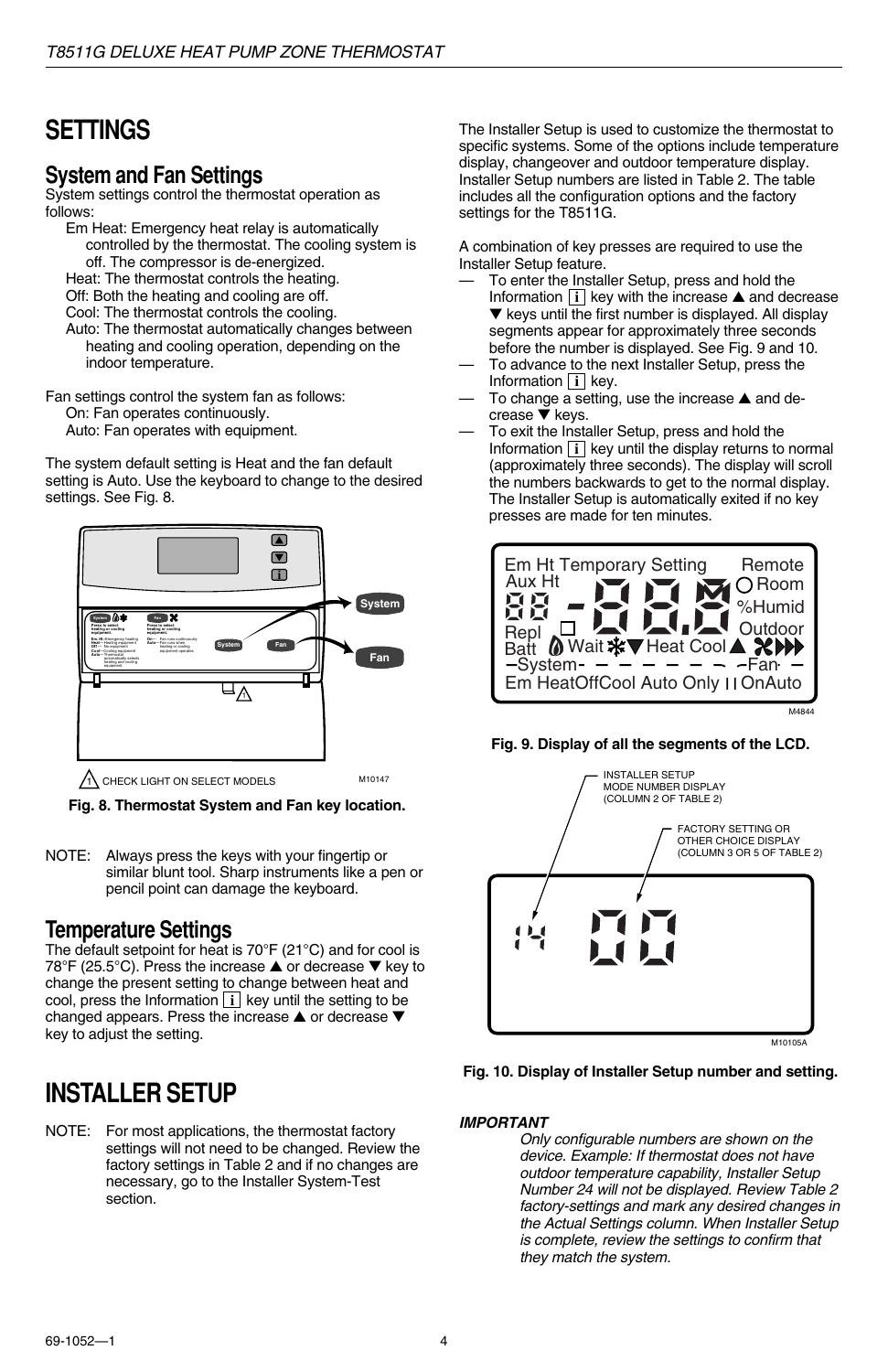|                                                                                        | Installer Setup<br><b>Number</b><br>(Press $\overline{i}$ key | <b>Factory Setting</b> |                                                                                | <b>Other Choices</b><br>(Press ▲ or ▼ key to change) |                                                                                                                                                                                                                                                                                                                                                                                                                   | Actual   |
|----------------------------------------------------------------------------------------|---------------------------------------------------------------|------------------------|--------------------------------------------------------------------------------|------------------------------------------------------|-------------------------------------------------------------------------------------------------------------------------------------------------------------------------------------------------------------------------------------------------------------------------------------------------------------------------------------------------------------------------------------------------------------------|----------|
| <b>Select</b>                                                                          | to change)                                                    | <b>Display</b>         | <b>Description</b>                                                             | Display                                              | <b>Description</b>                                                                                                                                                                                                                                                                                                                                                                                                | Setting  |
| Not used                                                                               | 01 thru 04                                                    |                        |                                                                                |                                                      |                                                                                                                                                                                                                                                                                                                                                                                                                   |          |
| Heating cycle                                                                          | 05                                                            | 06                     | Stage 2                                                                        | 03.06                                                | 03-3 cph used for hot water                                                                                                                                                                                                                                                                                                                                                                                       |          |
| rate                                                                                   | 06                                                            | $\equiv$               | Not used                                                                       | or 09                                                | systems                                                                                                                                                                                                                                                                                                                                                                                                           | $\equiv$ |
|                                                                                        | 07                                                            | 06                     | Emergency heat                                                                 |                                                      | 06-6 cph used for heat pump<br>systems                                                                                                                                                                                                                                                                                                                                                                            |          |
|                                                                                        |                                                               |                        |                                                                                |                                                      | 09-9 cph used for electric heat<br>systems                                                                                                                                                                                                                                                                                                                                                                        |          |
| Not used                                                                               | 08 thru 11                                                    |                        |                                                                                |                                                      |                                                                                                                                                                                                                                                                                                                                                                                                                   |          |
| Changeover                                                                             | 12                                                            | 01                     | Manual changeover                                                              | 00 or<br>02                                          | 00-Automatic changeover<br>02-Auto only                                                                                                                                                                                                                                                                                                                                                                           |          |
| Not used                                                                               | 13                                                            |                        |                                                                                | $\overline{\phantom{0}}$                             |                                                                                                                                                                                                                                                                                                                                                                                                                   |          |
| Degree tempera-<br>ture display                                                        | 14                                                            | 00                     | Temperature is<br>displayed in °F                                              | 01                                                   | Temperature is displayed<br>in °C                                                                                                                                                                                                                                                                                                                                                                                 |          |
| Not used                                                                               | 15 thru 18                                                    |                        |                                                                                |                                                      |                                                                                                                                                                                                                                                                                                                                                                                                                   |          |
| Extended fan<br>operation in<br>heating                                                | 19                                                            | 00                     | No extended fan<br>operation after the<br>call for heat ends                   | 01                                                   | Fan operation is extended<br>90 seconds after the call for<br>heat ends                                                                                                                                                                                                                                                                                                                                           |          |
| Extended fan<br>operation in<br>cooling                                                | 20                                                            | 00                     | No extended fan<br>operation after the<br>call for cool ends                   | 01                                                   | Fan operation is extended<br>90 seconds after the call for<br>cool ends                                                                                                                                                                                                                                                                                                                                           |          |
| Not used                                                                               | 21 thru 23                                                    |                        |                                                                                |                                                      |                                                                                                                                                                                                                                                                                                                                                                                                                   |          |
| Outdoor<br>temperature<br>display <sup>a</sup>                                         | 24                                                            | 00                     | No outdoor<br>temperature is<br>displayed                                      | 01                                                   | Outdoor temperature is<br>displayed. Needs a C7089B1000<br>Outdoor Sensor to operate.                                                                                                                                                                                                                                                                                                                             |          |
| Not used                                                                               | 25 thru 32                                                    |                        |                                                                                |                                                      |                                                                                                                                                                                                                                                                                                                                                                                                                   |          |
| Minimum off time<br>for the<br>compressor                                              | 33                                                            | 05                     | 5 minute minimum off 00, 01,<br>time for the<br>compressor                     | 02, 03<br>or 04                                      | Minimum number of minutes<br>(0 thru 5) the compressor will be<br>off between calls for the<br>compressor                                                                                                                                                                                                                                                                                                         |          |
| Heating setpoint<br>range stop <sup>a</sup>                                            | 34                                                            | 90                     | Heating setpoint can<br>be set no higher than  90<br>$90^{\circ}$ F            | 40 thru                                              | Number can be set anywhere<br>between 40 and 90 in 1°F<br>increments                                                                                                                                                                                                                                                                                                                                              |          |
| Cooling setpoint<br>range stop <sup>a</sup>                                            | 35                                                            | 48                     | Cooling setpoint can<br>be set no lower than<br>48°F                           | 48 thru<br>99                                        | Number can be set anywhere<br>between 48 and 99 in 1°F<br>increments                                                                                                                                                                                                                                                                                                                                              |          |
| System on<br>indicator<br>(flame=heat,<br>snowflake=cool)<br>is displayed <sup>a</sup> | 36                                                            | 00                     | LCD On symbol is<br>displayed when<br>system is energized                      | 01                                                   | Display is disabled                                                                                                                                                                                                                                                                                                                                                                                               |          |
| Temperature<br>display<br>adjustment                                                   | 37                                                            | 00                     | No difference in<br>displayed<br>temperature and<br>actual room<br>temperature | -3 thru<br>03                                        | 01-Display adjusts to 1°F higher<br>than actual room temperature<br>02-Display adjusts to 2°F higher<br>than actual room temperature<br>03-Display adjusts to 3°F higher<br>than actual room temperature<br>-1-Display adjusts to 1°F lower<br>than actual room temperature<br>-2-Display adjusts to 2°F lower<br>than actual room temperature<br>-3-Display adjusts to 3°F lower<br>than actual room temperature |          |

| Table 2. Thermostat Installer Setup Options. |  |
|----------------------------------------------|--|
|                                              |  |

a Available on select models.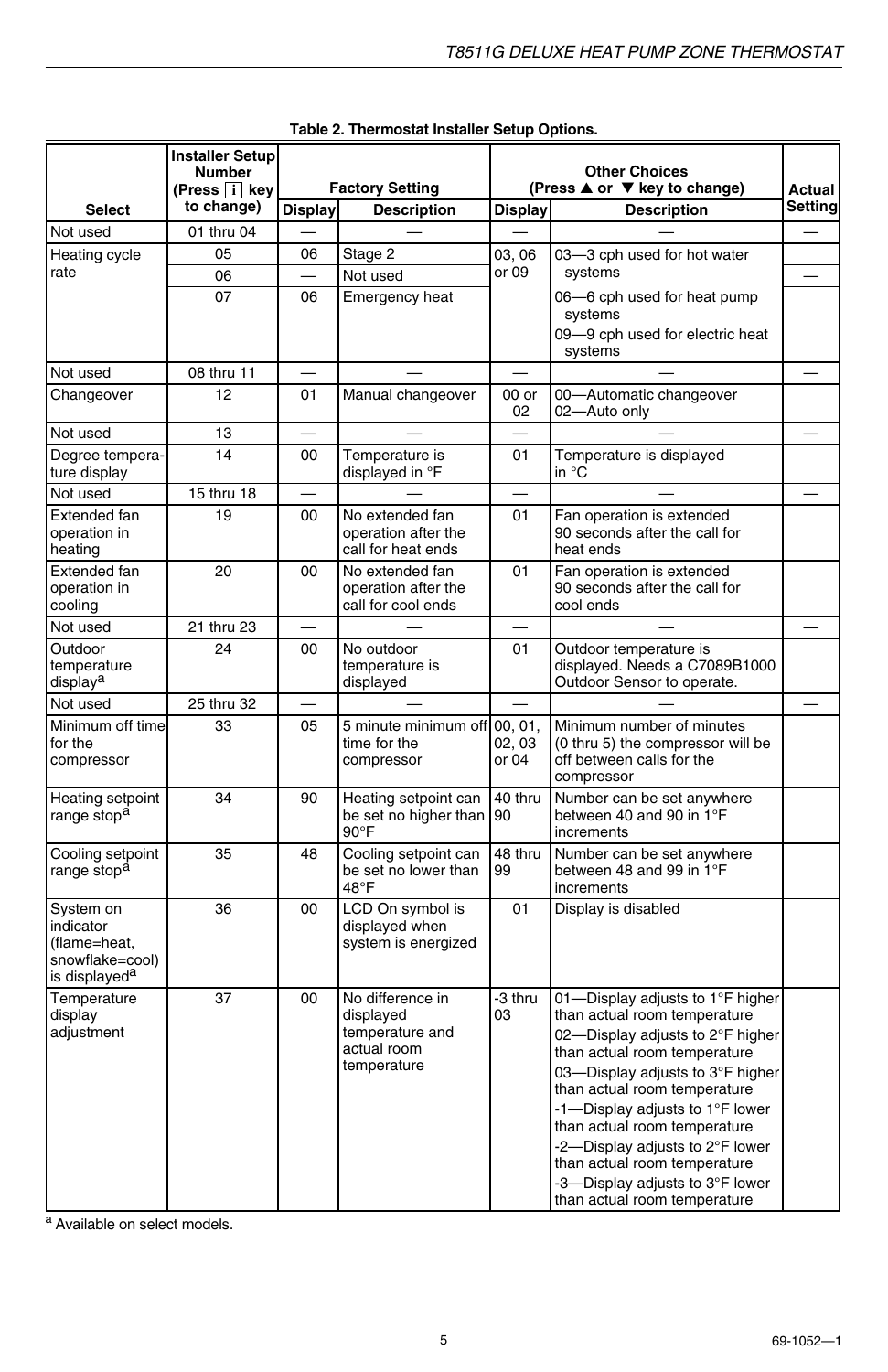#### **IMPORTANT**

Review the settings to confirm that they match the system. To exit the Installer Setup, press and hold the Information  $\overline{\mathbf{i}}$  key until the display returns to normal (approximately three seconds).

## **INSTALLER SYSTEM-TEST**

Use the Installer System-Test to check the thermostat operation. Refer to Table 3 for a list of the available system-tests.

To start the system-test:

**CAUTION**

The minimum off time for compressors is bypassed during the Installer System-Test. Equipment damage can occur if the compressor is cycled too quickly.

Press and hold the increase ▲ and decrease ▼ keys at the same time, until two zeros appear. All segments of the LCD will be displayed before the two zeros appear. See Fig. 11 and 12.

#### **Table 3. Tests Available In the Installer System-Test.**

| Test<br><b>Number</b> | <b>System-Test Description</b>                                                    |
|-----------------------|-----------------------------------------------------------------------------------|
| $10-19$               | Heating equipment can be turned on<br>and off                                     |
| $20 - 29$             | Emergency heat (select models)<br>equipment can be turned on and off              |
| 30-39                 | Cooling equipment can be turned on<br>and off                                     |
| 40-49                 | Fan equipment can be turned on and off                                            |
| 60-69                 | Keyboard keys test                                                                |
| 70-79                 | Thermostat information including date<br>code and software versions are displayed |



**Fig. 11. Display of all the segments of the LCD.**



**Fig. 12. Display of test number.**

Refer to Table 4 for the directions and results of the specific tests.

NOTE: Press and hold the increase ▲ and decrease ▼ keys together for three seconds to exit the system-test. The system-test will time out after ten minutes without any key presses.

#### **Key to Press Test Number Description Heating Equipment System-Test i** 10 Enter heating equipment system-test. ▲ 11 Stage-one heat comes on. System fan is also energized. ▲ | 12 | Stage-two heat comes on. Stage-one heat and system fan remain on. ▼ 11 Stage-two heat turns off. 10 Stage-one heat and system fan turn off. **Emergency Heating Equipment System-Test (select models) i** 20 Changing from heating to emergency heating equipment system-test. ▲ 21 Emergency heat comes on. System fan also comes on. ▼ 20 Emergency heat turns off. **Cooling Equipment System-Test i** 1 30 Change from heating or emergency heating to cooling equipment system-test. ▲ 31 Cool and system fan come on. 30 Cool and system fan turn off.

#### **Table 4. Installer System-Test Options.**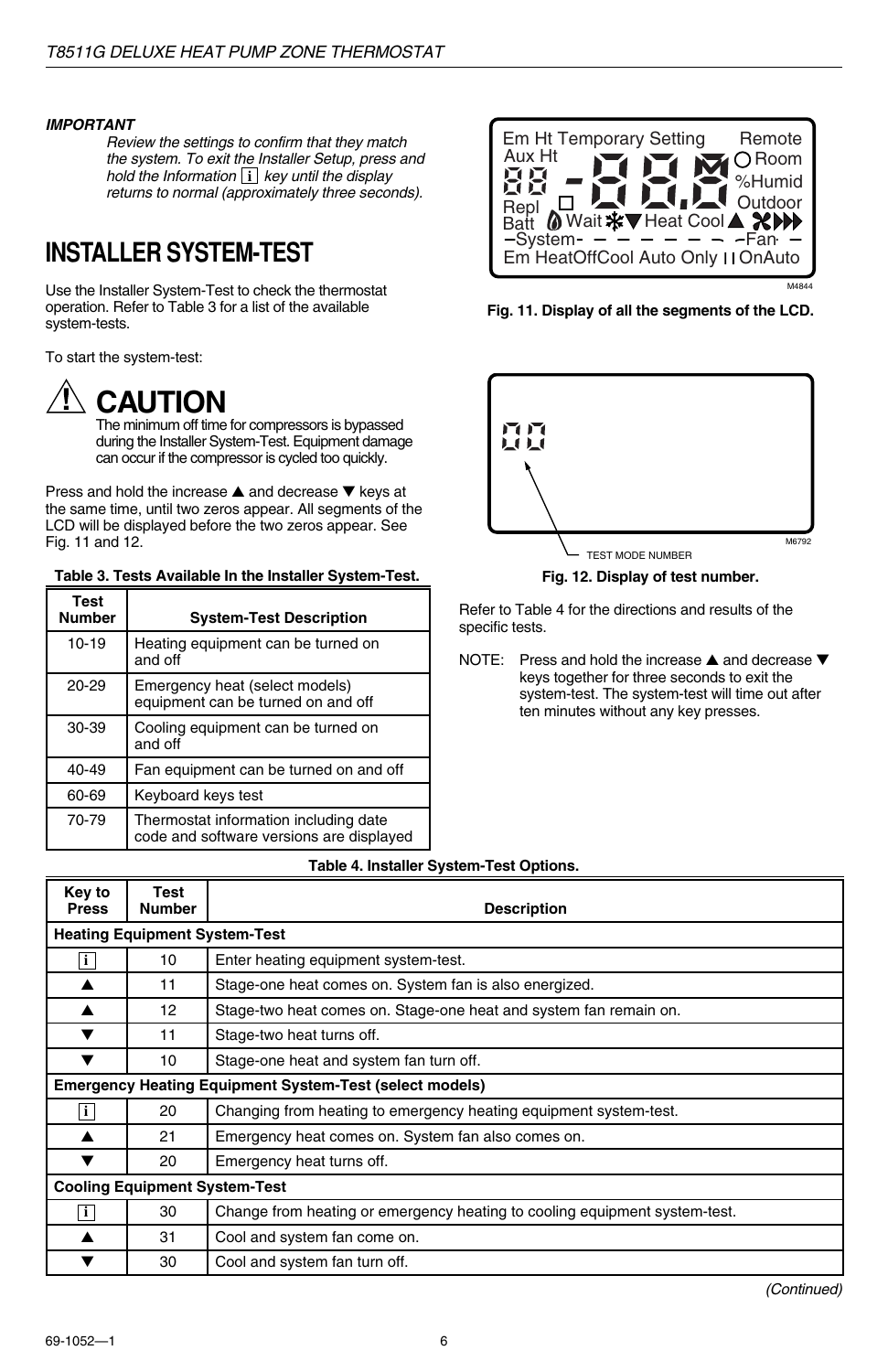| Key to<br><b>Press</b>     | Test<br><b>Number</b>                                                                                                                                                                                                                                                            | <b>Description</b>                                       |  |  |  |
|----------------------------|----------------------------------------------------------------------------------------------------------------------------------------------------------------------------------------------------------------------------------------------------------------------------------|----------------------------------------------------------|--|--|--|
|                            | <b>Fan Equipment System-Test</b>                                                                                                                                                                                                                                                 |                                                          |  |  |  |
| i                          | 40                                                                                                                                                                                                                                                                               | Change from cooling to fan equipment system-test.        |  |  |  |
| ▲                          | 41                                                                                                                                                                                                                                                                               | Fan comes on.                                            |  |  |  |
| ▼                          | 40                                                                                                                                                                                                                                                                               | Fan turns off.                                           |  |  |  |
|                            | <b>Key Operation System-Test</b><br><b>IMPORTANT</b><br>Test numbers will only be displayed when the system is configured for the selected function.<br>EXAMPLE: Numbers 60, 61 and 62 are the only numbers that will be displayed when a system<br>is configured for heat only. |                                                          |  |  |  |
|                            | <b>System Key System-Test</b>                                                                                                                                                                                                                                                    |                                                          |  |  |  |
| $\mathbf{i}$               | 60                                                                                                                                                                                                                                                                               | Change from cooling or fan to key operation system-test. |  |  |  |
| System                     | 61                                                                                                                                                                                                                                                                               | Heat Test Number is displayed.                           |  |  |  |
| System                     | 62                                                                                                                                                                                                                                                                               | Off Test Number is displayed.                            |  |  |  |
| System                     | 63                                                                                                                                                                                                                                                                               | Cool Test Number is displayed.                           |  |  |  |
| System                     | 64                                                                                                                                                                                                                                                                               | Auto Test Number is displayed.                           |  |  |  |
| System                     | 65                                                                                                                                                                                                                                                                               | Emergency heat Test Number is displayed.                 |  |  |  |
| <b>Fan Key System-Test</b> |                                                                                                                                                                                                                                                                                  |                                                          |  |  |  |
| Fan                        | 68                                                                                                                                                                                                                                                                               | Fan on Test Number is displayed.                         |  |  |  |
| Fan                        | 69                                                                                                                                                                                                                                                                               | Fan off Test Number is displayed.                        |  |  |  |

#### **Table 4. Installer System-Test Options (Continued).**

NOTE: Press and hold the increase ▲ and decrease ▼ keys together for three seconds to exit the system-test. The system-test will time out after ten minutes without any key presses.

## software identification code. **THERMOSTAT INFORMATION**

**1.** Press the Information **i** key to access the thermostat information.



**2.** Press the increase ▲ key to display the production date code. The first two large digits are the month and the third digit is the last digit of the year (Example: 027=February 1997).



**3.** Press the increase ▲ key again to display the software identification code.



**4.** Press the increase ▲ key again to display the software revision number (Example: 001=Revision number 1).

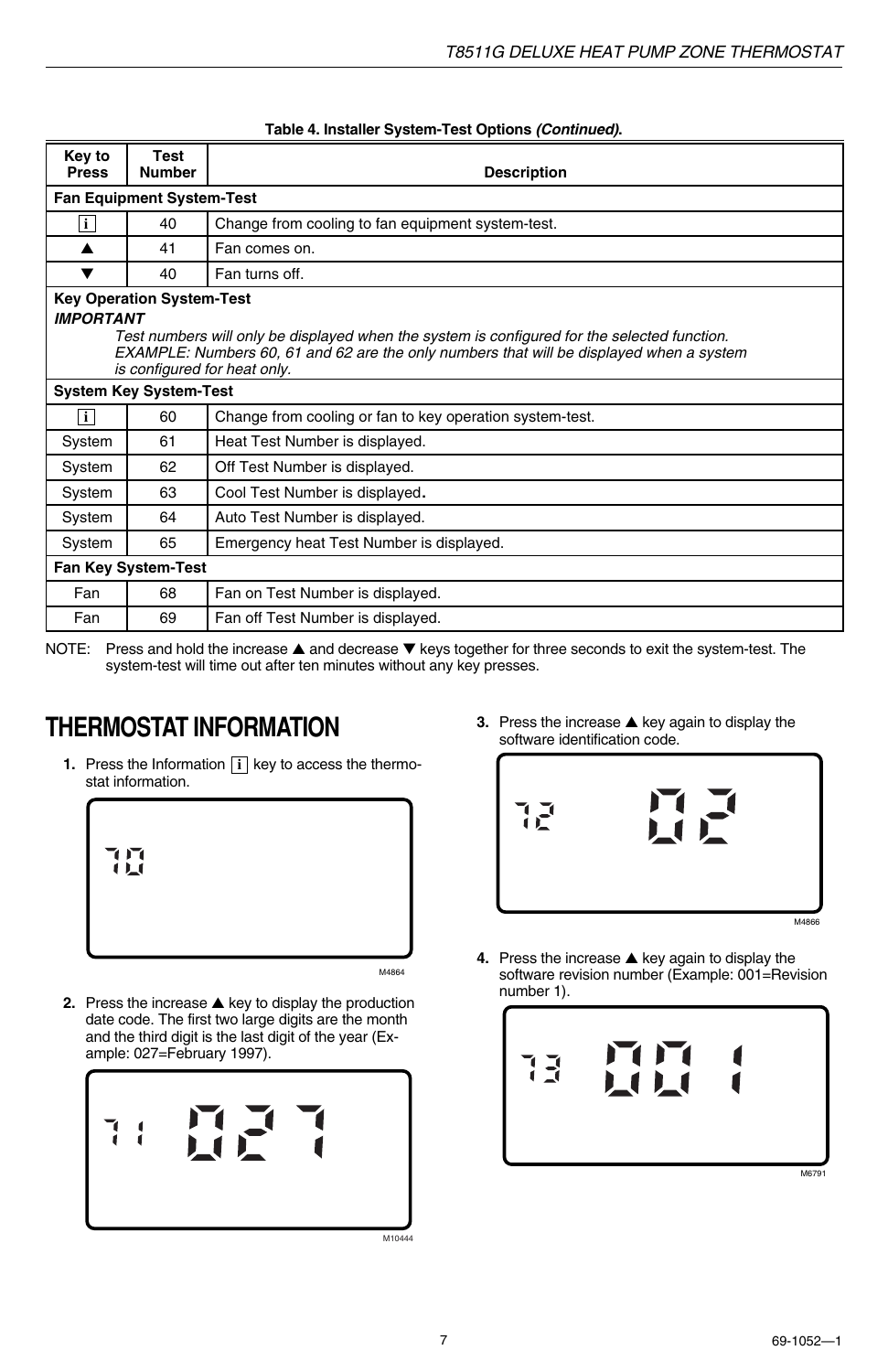**5.** Press the increase ▲ key again to display the EEPROM identification code.



**6.** Press and hold the increase ▲ and decrease ▼ keys together, until the room temperature is displayed, to exit the system-test. The system-test times out after ten minutes without any key presses.

## **CHECKOUT**

### **Outdoor Temperature Sensor (Where Applicable)**

Allow the outdoor temperature sensor to soak in the outdoor air for a minimum of five minutes before taking a reading. With an accurate thermometer  $(\pm 1^{\circ}F [\pm 0.5^{\circ}C])$ , measure the temperature at the sensor location, allowing time for the thermometer to stabilize before reading. Match the thermometer reading to the outdoor temperature display at the thermostat.

## **TROUBLESHOOTING GUIDE**

| Symptom                                                                                                             | <b>Possible Cause</b>                                           | Action                                                                                                                                                                                                                                                                                                                                                                                                                                                                                                                                                                 |
|---------------------------------------------------------------------------------------------------------------------|-----------------------------------------------------------------|------------------------------------------------------------------------------------------------------------------------------------------------------------------------------------------------------------------------------------------------------------------------------------------------------------------------------------------------------------------------------------------------------------------------------------------------------------------------------------------------------------------------------------------------------------------------|
| Display will not<br>come on.                                                                                        | Thermostat is not being<br>powered.                             | Check that C terminal is connected to the system<br>٠<br>transformer.<br>Check for 24 Vac between C and R terminals.<br>٠<br>If missing 24 Vac:<br>check if the circuit breaker is tripped—reset the<br>circuit breaker.<br>check if the system fuse is blown-replace the<br>fuse.<br>check if the power switch on the HVAC equipment<br>is in the Off position-set to the On position.<br>check wiring between thermostat and HVAC<br>equipment-replace any broken wires and tighten<br>any loose connections.<br>If 24 Vac is present, proceed with troubleshooting. |
|                                                                                                                     | Thermostat microprocessor is<br>locked up.                      | Remove the thermostat from the wallplate for 2 minutes. After<br>2 minutes, replace the thermostat on the wallplate.                                                                                                                                                                                                                                                                                                                                                                                                                                                   |
| Temperature<br>display is incorrect.                                                                                | Room temperature display has<br>been reconfigured.              | Enter Installer Setup number 37 and reconfigure the display.                                                                                                                                                                                                                                                                                                                                                                                                                                                                                                           |
|                                                                                                                     | Thermostat is configured for °F<br>or °C display <sup>a</sup> . | Enter Installer Setup number 14 and reconfigure the display.                                                                                                                                                                                                                                                                                                                                                                                                                                                                                                           |
|                                                                                                                     | Bad thermostat location.                                        | Relocate the thermostat.                                                                                                                                                                                                                                                                                                                                                                                                                                                                                                                                               |
| Temperature<br>settings will not<br>change. (Example:<br>Cannot set the<br>heating higher or<br>the cooling lower.) | The upper or lower temperature I<br>limits were reached.        | Check the temperature setpoints:<br>Heating limits are 40 to 90°F (4.5 to 32°C)<br>Cooling limits are 48 to 99 $\degree$ F (7 to 35 $\degree$ C).<br>٠                                                                                                                                                                                                                                                                                                                                                                                                                 |
|                                                                                                                     | The setpoint temperature range<br>stops were configured.        | Check Installer Setup numbers 34 and 35 and reconfigure the<br>setpoint stops.                                                                                                                                                                                                                                                                                                                                                                                                                                                                                         |

a Available on select models.

(Continued)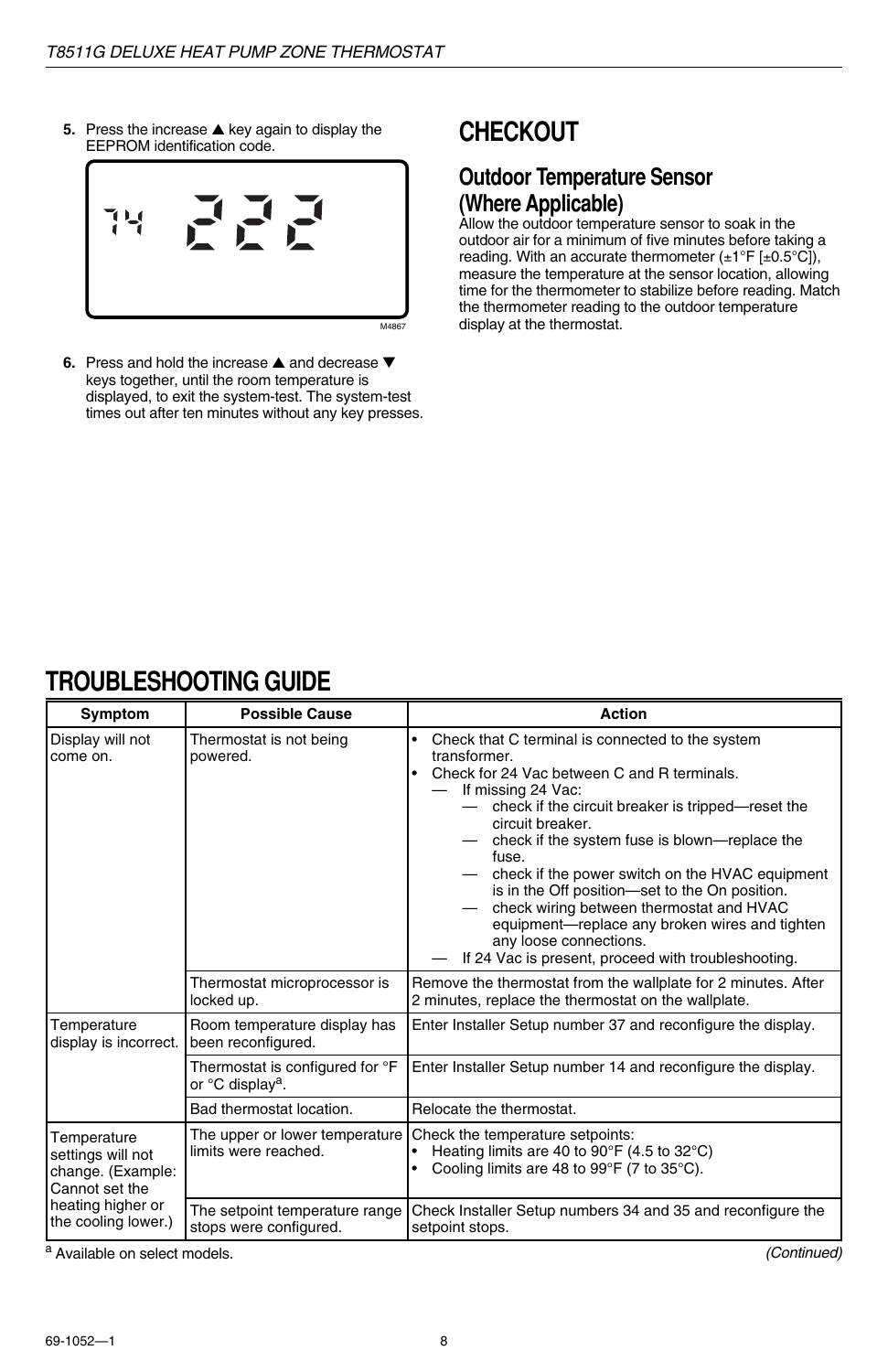| Symptom                                                                                                                                | <b>Possible Cause</b>                                      | <b>Action</b>                                                                                                                                                                                                                                                                                                                                                                                                                                                                                                                                                                                                                                                                   |
|----------------------------------------------------------------------------------------------------------------------------------------|------------------------------------------------------------|---------------------------------------------------------------------------------------------------------------------------------------------------------------------------------------------------------------------------------------------------------------------------------------------------------------------------------------------------------------------------------------------------------------------------------------------------------------------------------------------------------------------------------------------------------------------------------------------------------------------------------------------------------------------------------|
| Heating will not<br>come on.                                                                                                           | No power to the thermostat.<br>Thermostat minimum off time | Check that C terminal is connected to the system<br>transformer.<br>$\bullet$<br>Check for 24 Vac between C and R and between R and Y1<br>terminals.<br>If missing 24 Vac:<br>$\overline{\phantom{0}}$<br>- check if the circuit breaker is tripped-reset the<br>circuit breaker.<br>- check if the system fuse is blown-replace the<br>fuse.<br>check if the system switch at the equipment is in<br>the Off position-set to On position.<br>check wiring between thermostat and HVAC<br>equipment-replace any broken wires and tighten<br>any loose connections.<br>If 24 Vac is present, proceed with troubleshooting.<br>Wait up to five minutes for the system to respond. |
|                                                                                                                                        | is activated.                                              |                                                                                                                                                                                                                                                                                                                                                                                                                                                                                                                                                                                                                                                                                 |
|                                                                                                                                        | System selection is not set to<br>Heat.                    | Set system selection to Heat.                                                                                                                                                                                                                                                                                                                                                                                                                                                                                                                                                                                                                                                   |
| Cooling will not<br>come on.                                                                                                           | No power to the thermostat.                                | $\bullet$<br>Check that C terminal is connected to the system<br>transformer.<br>• Check for 24 Vac between C and R and between R and Y1<br>terminals.<br>If missing 24 Vac:<br>- check if the circuit breaker is tripped-reset the<br>circuit breaker.<br>check if the system fuse is blown-replace the<br>fuse.<br>check if the system switch at the equipment is in<br>the Off position-set to the On position.<br>check wiring between thermostat and HVAC<br>equipment-replace any broken wires and tighten<br>any loose connections.<br>If 24 Vac is present, proceed with troubleshooting.                                                                               |
|                                                                                                                                        | Thermostat minimum off time is<br>activated.               | Wait up to five minutes for the system to respond.<br>Enter Installer Setup number 33. Reconfigure minimum off<br>time (if required).                                                                                                                                                                                                                                                                                                                                                                                                                                                                                                                                           |
|                                                                                                                                        | System selection is not set to<br>Cool.                    | Set system selection to Cool.                                                                                                                                                                                                                                                                                                                                                                                                                                                                                                                                                                                                                                                   |
| System on indicator<br>(flame=heat,<br>snowflake=cool) is<br>displayed, but no<br>warm or cool air is<br>coming from the<br>registers. | Heating equipment is not<br>operating.                     | Verify operation of heating equipment in self-test.                                                                                                                                                                                                                                                                                                                                                                                                                                                                                                                                                                                                                             |
| System on indicator<br>is not displayed,<br>but heating or<br>cooling system is<br>operating                                           | Option not activated.                                      | Enter Installer Setup number 36 and reconfigure to 00.                                                                                                                                                                                                                                                                                                                                                                                                                                                                                                                                                                                                                          |
| Outdoor<br>temperature<br>not displayed <sup>a</sup>                                                                                   | Option not activated.                                      | Enter Installer Setup number 24 and set to 01. Thermostat<br>must have OT terminals and a C7089B1000 installed.                                                                                                                                                                                                                                                                                                                                                                                                                                                                                                                                                                 |
| Outdoor<br>temperature                                                                                                                 | Outdoor sensor is connected<br>incorrectly.                | Refer to C7089B1000 installation instructions and check wiring<br>between the thermostat and sensor.                                                                                                                                                                                                                                                                                                                                                                                                                                                                                                                                                                            |
| display is incorrecta                                                                                                                  | Wrong sensor.                                              | Replace sensor with C7089B1000 sensor.                                                                                                                                                                                                                                                                                                                                                                                                                                                                                                                                                                                                                                          |

a Available on select models.